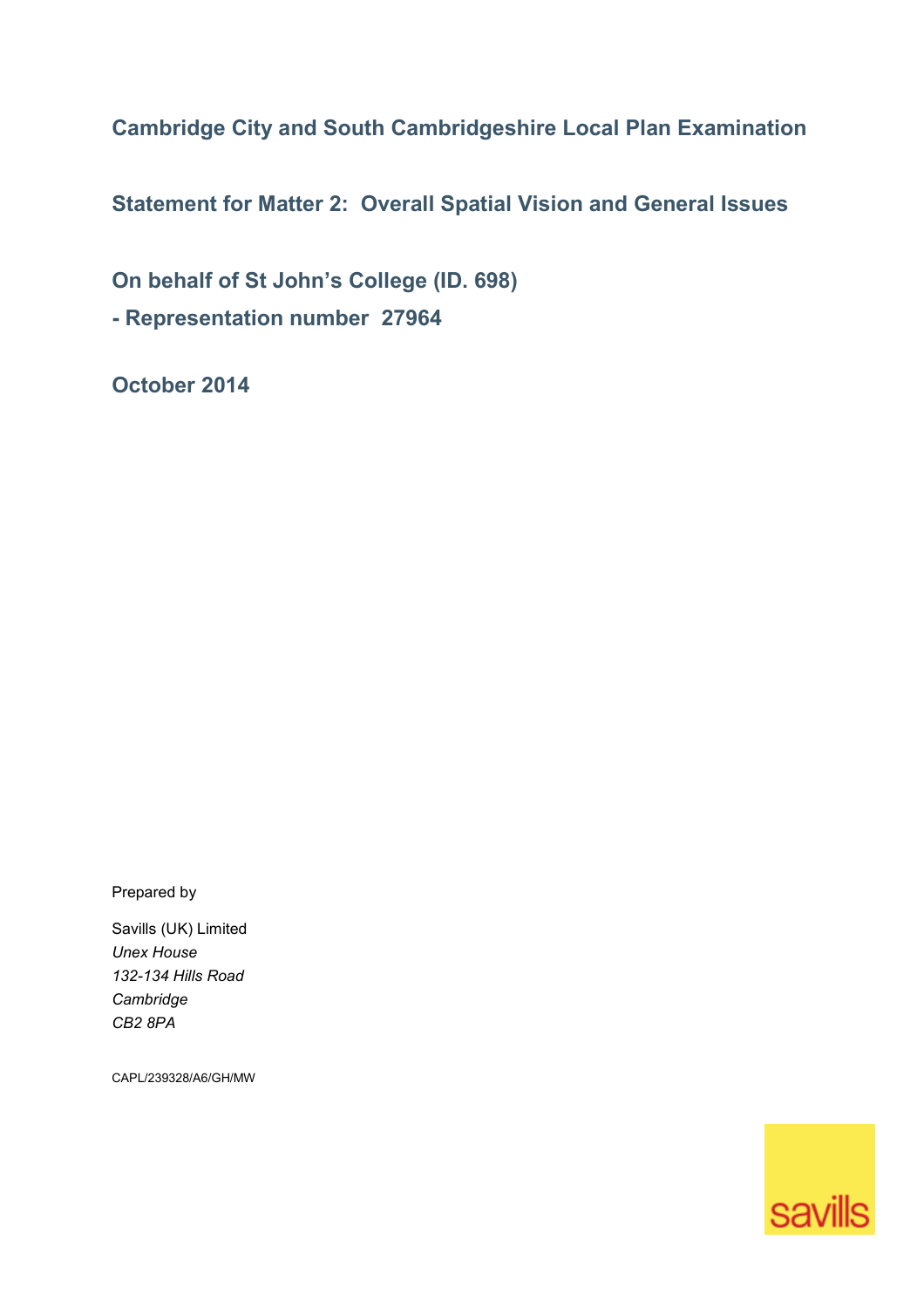## **Cambridge City and South Cambridgeshire Local Plan Examination**

## **Savills (ID: 698) on behalf of St John's College**

- **(a) Is the overarching development strategy, expressed as the preferred sequential approach for new development, soundly based and will it deliver sustainable development in accordance with the policies of the National Planning Policy Framework?**
- 1.1 This Pre-Hearing Statement has been prepared by Savills (UK) Limited on behalf of St John's College who are a participant under Matter 2 "Overall Spatial Vision and General Issues". St John's College seek the identification of the Grange Farm site in West Cambridge as a housing site and thus the removal of the site from the Green Belt as a part of the development strategy up to 2031.
- 1.2 Before identifying the City Council's own interpretation of its development strategy, it is relevant to underline that whatever strategy comes forward, it must reflect the need to address the opportunities that Cambridge presents. The City must be allowed to grow consistent with Cambridge's world-class reputation for education, research and knowledge based industries and its historic environment. As the City Local Plan makes very clear, it is a place that people want to visit, live, work and study in. Clearly in such circumstances, it must apply a development strategy that addresses these key issues whilst ensuring that the very conditions that attract people to live, work and visit here, are not compromised.
- 1.3 Of course, it is the case that a development strategy cannot simply be identified for Cambridge in isolation – the Cambridge area (including both the City and South Cambridgeshire) possesses a number of key characteristics which in themselves may not be exclusive to the Cambridge area, but certainly provide a context for what is needed to be addressed in land use planning policies over the next plan period.
- 1.4 The Cambridge area is now synonymous with high house prices and an ever-increasing gap between income and those prices as well as a dispersed pattern of development which contributes to significant amounts of commuting and consequent congestion. Yet it remains the case that the historical and cultural qualities of the local environment, the access to attractive green spaces and the extensive amount of important listed buildings, makes Cambridge a magnet for many.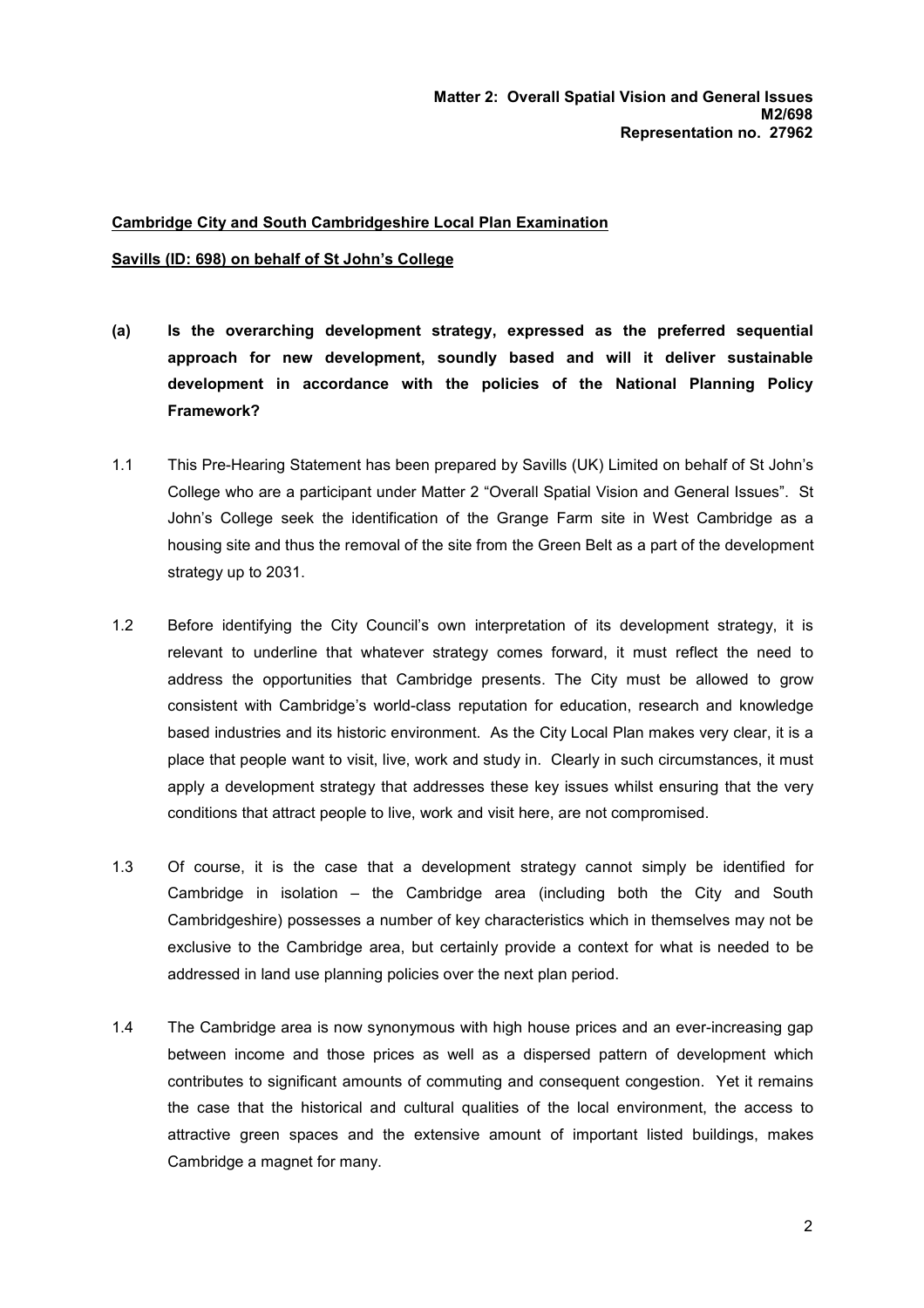- 1.5 The City continues to display low levels of unemployment compared to other locations and has been able to withstand the factors that caused economic decline elsewhere within the country. Cambridge, whilst not immune to economic pressures, has thus been able to maintain its attractiveness to employers, investors, visitors and residents even at the time of economic difficulties elsewhere. There is no reason why Cambridge should not continue to balance its advantages with the demands for new employment and housing growth in the next plan period.
- 1.6 The City Council's vision for Cambridge up to 2031 is of "a compact, dynamic city located within the high quality landscape setting of the Green Belt" (Submission Local Plan paragraph 2.3). The same paragraph states that its historic core and its open spaces will provide the inspiration for the City over the period up to 2031. The City will encourage innovative development including the promotion of sustainable modes of transport, helping to support the transition to a more environmentally sustainable and successful low carbon economy. It will also expand the knowledge-based economy whilst providing new high quality housing with balanced and mixed communities through a mix of sizes and types including affordable housing.
- 1.7 The City's Local Plan lists 15 strategic objectives set against the vision of the City up to 2031 (with Section 2 of the Submitted Local Plan). Such objectives are broadly supported in the context of the Council appropriately addressing its development needs. In this context, St John's College is e one of the three parties that have instructed G L Hearn to provide analysis on the Council's housing requirements including taking account of the 2012 Sub-National Population Projections. Whilst we appreciate that the housing figures will be the subject of specific discussion under the heading of Housing Need under Matter 3, it is relevant to note at this stage that G L Hearn conclude that significant levels of new housing are needed in both Cambridge and South Cambridgeshire over and above those identified in the submitted Local Plans. If such numbers are to be met and the strategic objectives are to be complied with, then there is little option but to revisit the Cambridge Green Belt and to take on further releases comparable to those sites identified at GB1 and GB2 (land North and South of Worts' Causeway) and set out in Policy 26 of the Plan.
- 1.8 The identification of land within the Green Belt to accommodate new housing numbers is already part of the City Council's development strategy and in the instance where the Council has to meet in full its objectively assessed housing needs, it should continue to review Green Belt to accommodate new housing levels as identified by G L Hearn.
- 1.9 The move to remove land from the Green Belt for new development is of course nothing new. Certainly the 2006 Cambridge Local Plan identified a number of major sites for development in the Green Belt around the edge of Cambridge and which are now coming through as major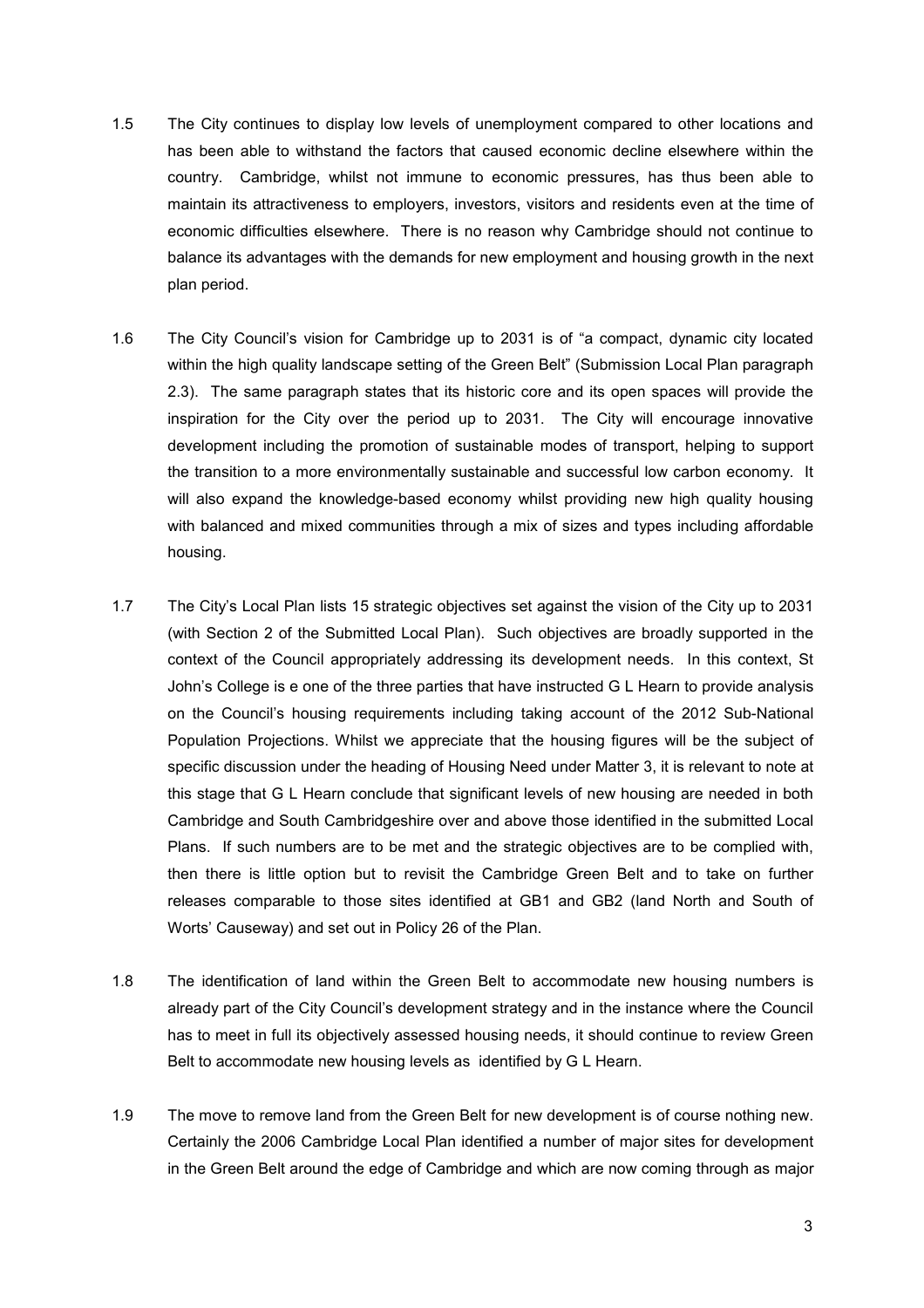housing sites. Indeed, in the light of recent guidance within National Planning Policy Guidance issued on  $6<sup>th</sup>$  October, it remains the case that the City Council is following in the way of established policy to the effect that a review of the Green Belt should be done, and can be done, via development plans when a proper, long term assessment can be made of both development/growth requirements and also an assessment of the boundaries of the Green Belt. Nothing in government policy or guidance suggests that a development plan review cannot in appropriate (ie exceptional) circumstances include the redrawing of Green Belt boundaries and the release of sustainable areas of land needed for development .

- 1.10 Paragraph 1.5 of the Submitted Local Plan confirms that this Plan is "essentially a pragmatic continuation of the 2006 Growth Strategy" and in the context of continuing to assess the appropriateness of the Green Belt against the need to address housing need sustainably, then this is indeed the case.
- 1.11 Whilst significant amounts of land were taken out of the Cambridge Green Belt in 2006, it was the case that they were meeting a need at that time. We are now in 2014, some years on from the analysis undertaken for the 2006 plan. Whilst priorities may change, it remains the case that the most sustainable location for new growth is within or on the edge of Cambridge.
- 1.12 Paragraph 84 of the National Planning Policy Framework makes it clear that:

*"when drawing up or reviewing Green Belt boundaries local planning authorities should take account of the need to promote sustainable patterns of development. They should consider the consequences for sustainable development of channelling development towards urban areas inside the Green Belt boundary, towards town and villages inset within the Green Belt or towards locations beyond the outer Green Belt boundary."* 

- 1.13 In this context we appreciate that the strategy for the Cambridge area includes provision for allocations at Cambourne and at Waterbeach as new settlements and whilst the College accepts that such a balanced approach to identifying growth in these broad locations is generally acceptable in our view, it remains the case that the City Council has not addressed the required objectively assessed needs for housing. In the instance where such identified need has to be met, it is our view that it should be met on the edge of Cambridge, compliant with the City Council's development strategy. If sustainability is at the heart of the City Council's plan, then the Council must embrace the wording within paragraph 84 of the NPPF in terms of undertaking the consequences of identifying new development locations outside of the Green Belt.
- 1.14 In closing, we would confirm that the College is supportive of a general development strategy being permitted whereby new growth is directed towards firstly, the urban area of Cambridge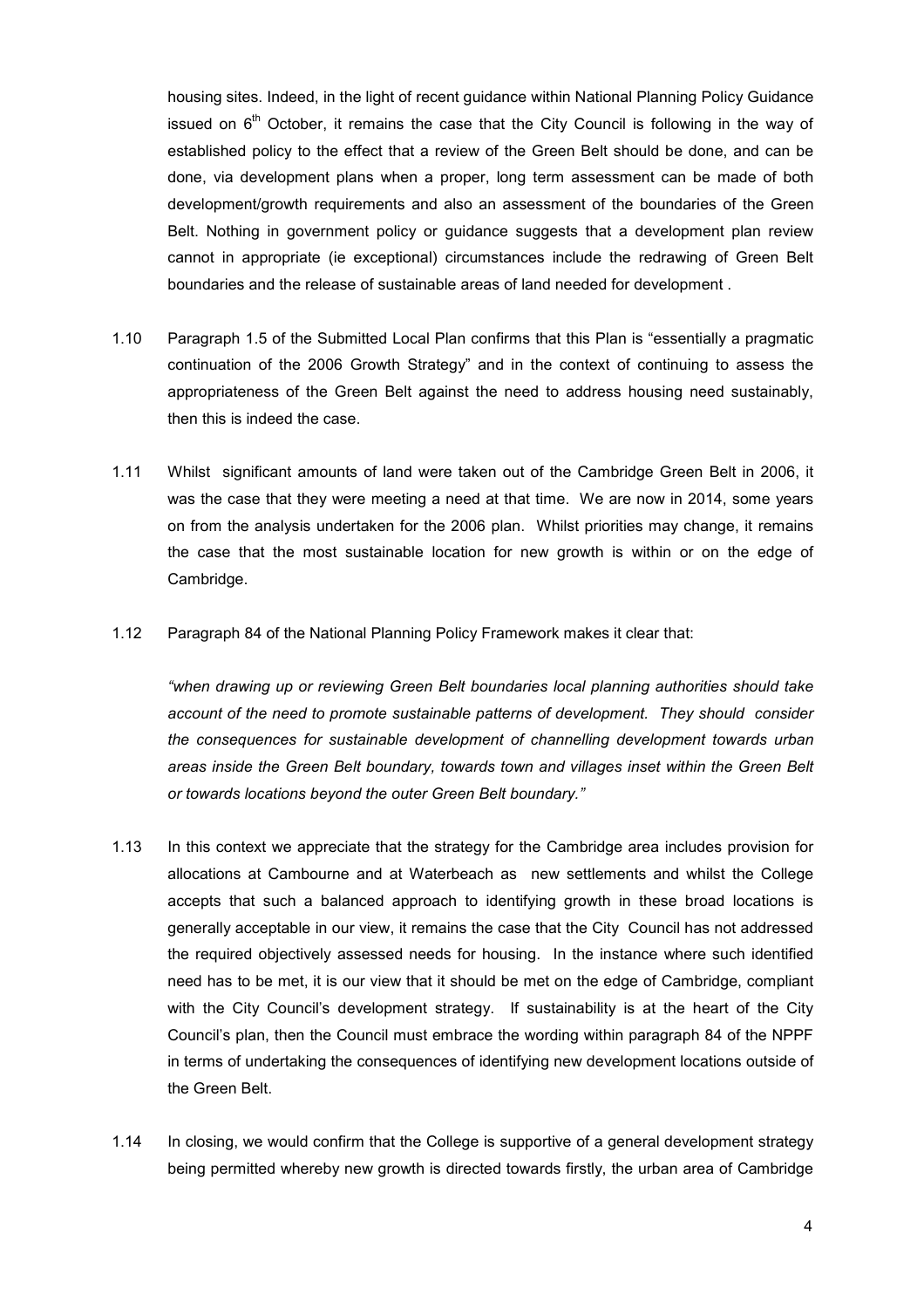and then its urban edge and then new settlement locations and then to the larger villages. The difficulty is to easily identify the strategy within Section 2 of the Local Plan where the text appears largely to address past policies for the Cambridge area. Table 2.2 purports to be a "2031 Strategy Approach" but simply refers to figures apportioned to development areas in the Cambridge area. Indeed many of the homes needed to be delivered between 1995 to 2016 have been moved across to the plan period 2011-2031.

- 1.15 With regard to the overarching development strategy and whether it is robust, we would suggest that it can be made so, but only in the circumstances where the Council meets its objectively assessed housing needs as submitted within the G L Hearn report and the identification of new housing sites in sustainable locations, i.e. Green Belt releases on the edge of Cambridge which includes the Grange Farm site in the ownership of St. Johns College
- 1.16 To this end we are aware that representations have also been made by landowners at West Cambridge (the large employment site which is referred to in Policy 18) which is in the ownership of the University of Cambridge and also College landowners on land of Barton Road. There is general agreement between the parties that a co-ordinated development could be delivered if needed, with appropriate transport connections and an orbital cycle route providing links between housing and employment. We all want Cambridge to continue to be a place where people want to work, live, visit and play and to continue a tradition of the University and Colleges working together to deliver successful high quality and award winning projects.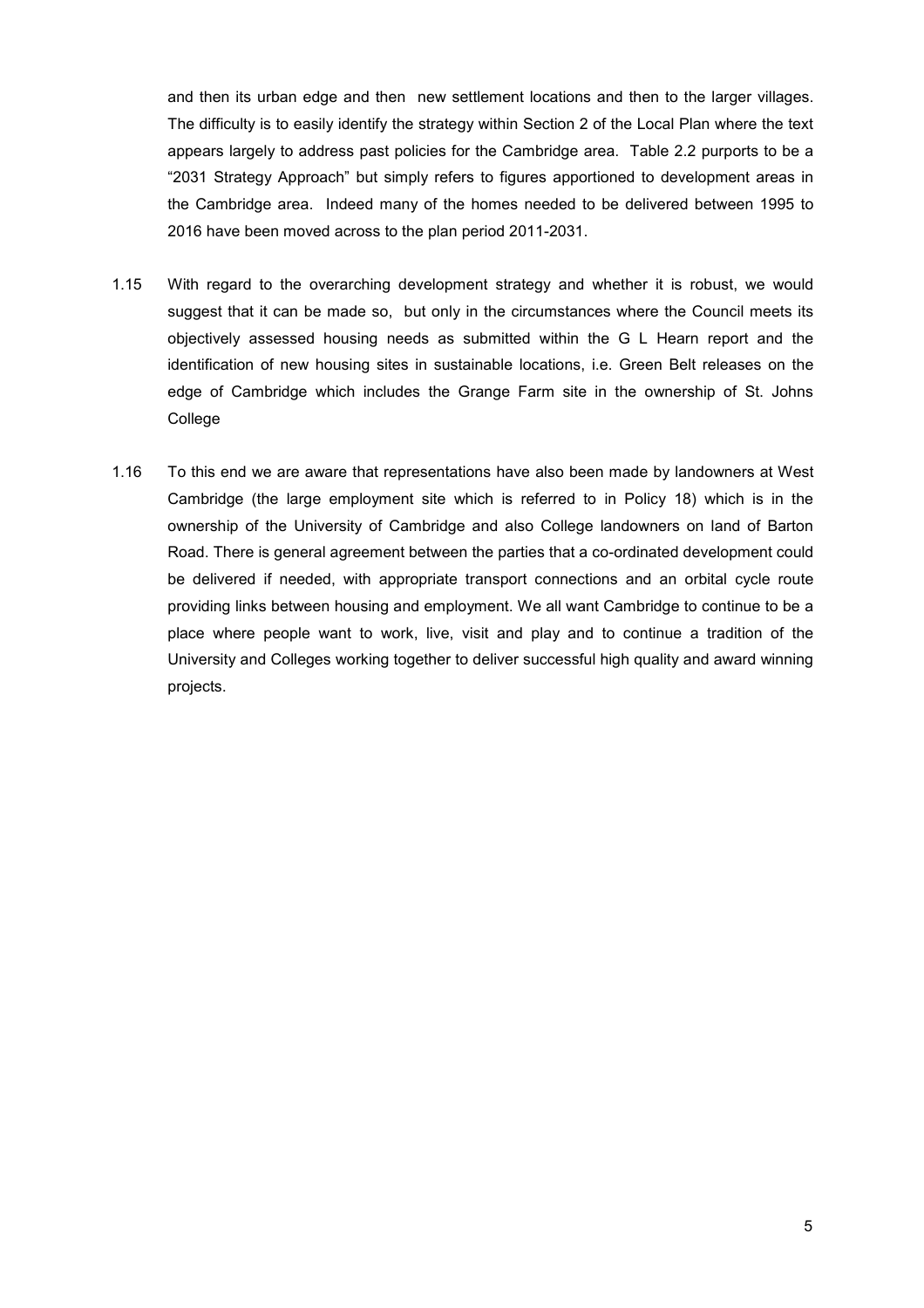## **(b) Is it clear what other strategic options were considered and why were they dismissed?**

- 2.1 Following the publication of an Issues and Options consultation document in 2012, a second Issues and Options report was published in January 2013 which was a joint consultation on options for the development strategy for the wider Cambridge area and for site options for housing or employment development on the edge of Cambridge on land currently in the Green Belt. The development also looked at options for sub-regional sporting, cultural and community facilities and site options for a community stadium.
- 2.2 The document acknowledges that there is a strong relationship between Cambridge City and South Cambridgeshire. It summarised at paragraph 3.17 of the document that:

*"On the whole, South Cambridgeshire looks towards Cambridge in functional terms whilst Cambridge is affected by a tight administrative boundary and surrounding Green Belt, and therefore any discussion relating to the Spatial Strategy in South Cambridgeshire is likely to have an impact on Cambridge and vice versa."* 

2.3 Clearly the issue of the Green Belt and the release of land from this definition for new development was an important issue for the Councils to address in their joint consultation document. The history of the Green Belt and the reviews of those Green Belt boundaries feature extensively in the document and paragraph 7.16 sums up the Council's position in advance of receiving people's views on the role of the Green Belt in accommodating development. Paragraph 7.16 of Issues and Options 2 (January 2013) states:

*"given that the inner Green Belt boundary was looked at very closely only a decade ago it should not be unexpected that the new review has found that most of the inner Green Belt continues to be important for Green Belt purposes and specifically important to protect the setting and spatial character of Cambridge as a historic city."* 

2.4 This position is further strengthened by paragraph 8.3 of the same document which states:

*"...the alternative would be to consider allocating further large sites on the edge of Cambridge where the evidence is clear that there would be very significant harm to the purposes of the Green Belt, although they would have the benefit of being more sustainable in other respects."* 

2.5 The authorities would have seemed to have made their mind up even before receiving the responses to their posed question (Question 1: Where do you think the appropriate balance lies between protecting land on the edge of Cambridge that is of high significance to Green Belt purposes and delivering development away from Cambridge in new settlements and at better served villages?).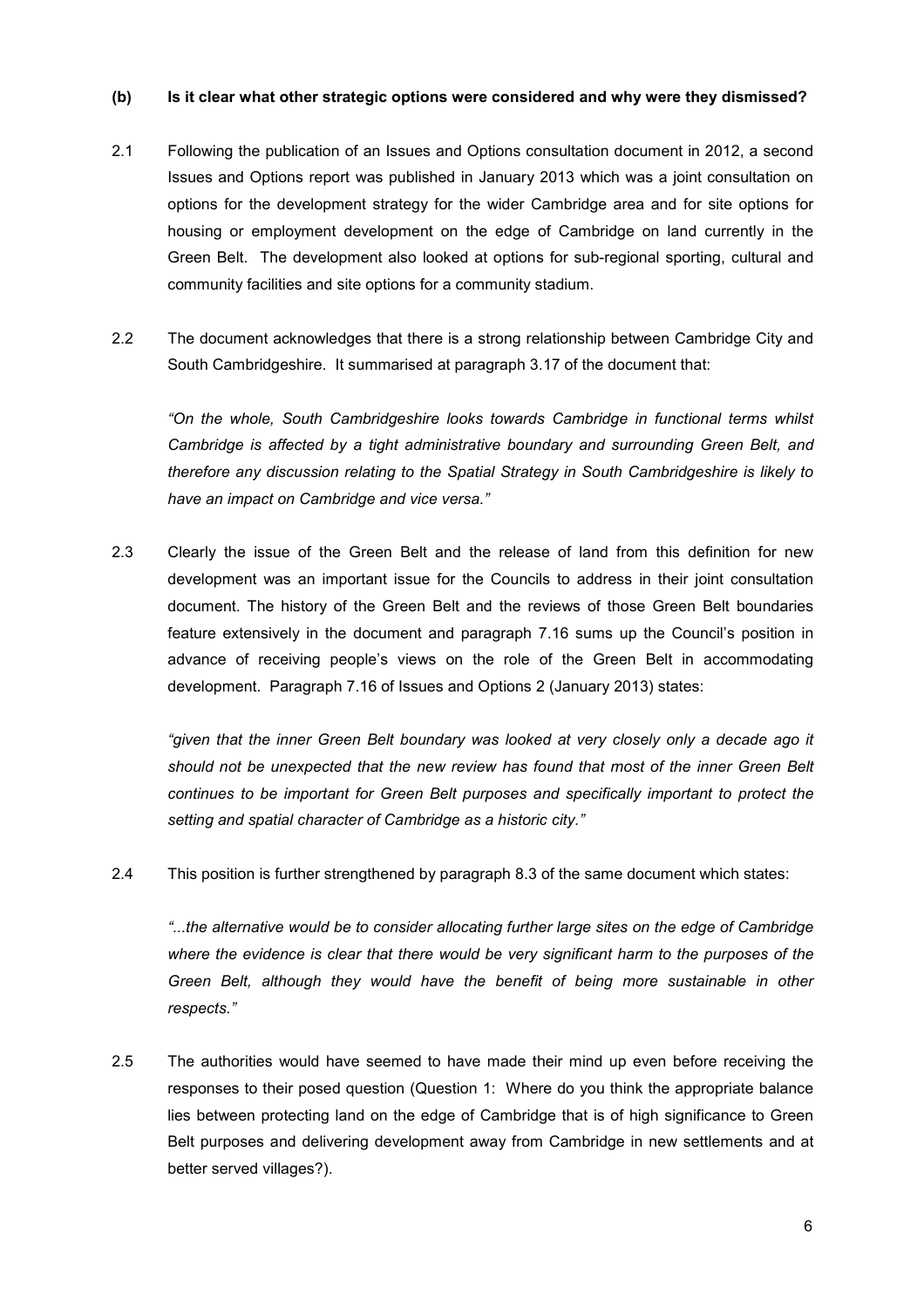- 2.6 One of the key issues that would not have been addressed is our assertion that the Plan fails to address objectively assessed need. In the circumstances where the Plan has to accommodate (in our view) significantly more dwellings to meet that need, then the balance to be struck in releasing Green Belt or to increase commuting and thus jeopardise sustainability, would need reassessment. Such a reassessment in our view should incorporate a review of the Green Belt to accommodate new development.
- 2.7 In conclusion, we consider that the strategic options were considered but firstly, at a time when lower levels of new housing were being put forward and secondly, against a clear background where the Councils appeared to seek to influence the outcome of the questions being asked.